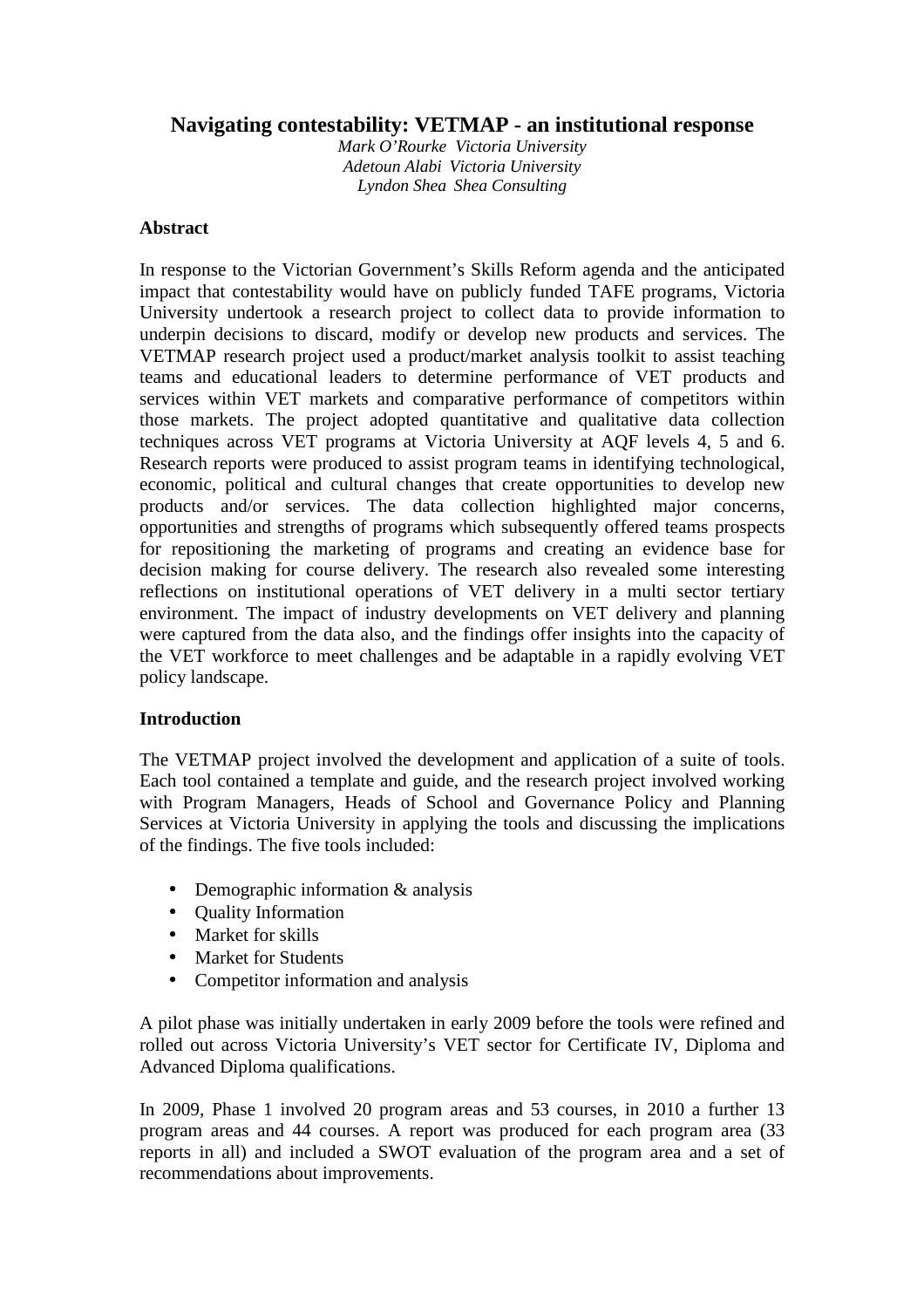## **Literature Review**

#### *VET directions*

Up until recently Australia's public TAFE system provided most of the vocational education and training (VET) in the country (Shah 2000). Current directions for change in the TAFE system are driven by a strong skills agenda linked to the challenges of a thriving economy and characterized by concerns about how to involve disengaged youth, the demographic challenge of an ageing and declining workforce, the need for a new approach to the re-skilling of the long-term unemployed, the low levels of adult basic skills in the workforce, and long-standing concerns about the life chances of the indigenous population (OECD 2009). The OECD report also identified some of the major strengths of the VET system as: Strong industry engagement; a well established national qualification system and a flexible system which allowed for local autonomy and innovation to adapt learning to local circumstances. These considerations and strengths have resulted in policy directions aimed to make the VET system more competitive and accessible.

### *Contestability and Skills Reform*

Recent Commonwealth and State Governments reforms in vocational education and training include set targets for increased completion of trade apprenticeships, increased completion of higher level qualifications and increased training and retraining for existing workers (Ellis-Gulli & Carter 2010). In historical terms, the Technical and Further Education (TAFE) system has been influenced by dramatic expansion that has created a distinctive identity and purpose for TAFE and led to significant federal funding of the sector (Anderson 1997). The new reforms proposed by the government have brought about a shift from delivering training almost wholly by TAFE, to TAFE being just one type of provider in the market (Greer 1998).

The inclusion of private providers in the VET sector has resulted in competition for public training funds. While many private providers may have the advantage of being able to respond in an agile manner to market changes, it is a tough challenge for large government regulated training providers to be able to react in the same way (Mitchell & Young 2002).

Contestability refers to governments putting the delivery of VET programs out to competitive tender, whereby private training organisations and TAFE institutions compete for the right to deliver the services – and public funding flows to the successful bidder (Watson, 2002). The justification for the introduction of contestable funding is that it will improve responsiveness of the VET system to provide quality training but most importantly, it will give training providers a direct incentive to deliver services which meet the demands and expectations of industry, employers and individuals (*Skilling Australia for the Future,* 2007). However, Noble et al (1999) suggests that trainees and their employers may not always share similar expectations, and Trainees and apprentices are likely to want portability of credentials, employment opportunities and pathways for career development and further training. Industry often wants an immediate pay off for training and to be cost-effective by minimizing employees off-the-job time (Noble et al, 1999). In addition, Ryan (1999) challenged the policy of contestability and found in his survey of employers of the Confederation of Australian Industry (CAI) that 76 per cent of employers were satisfied with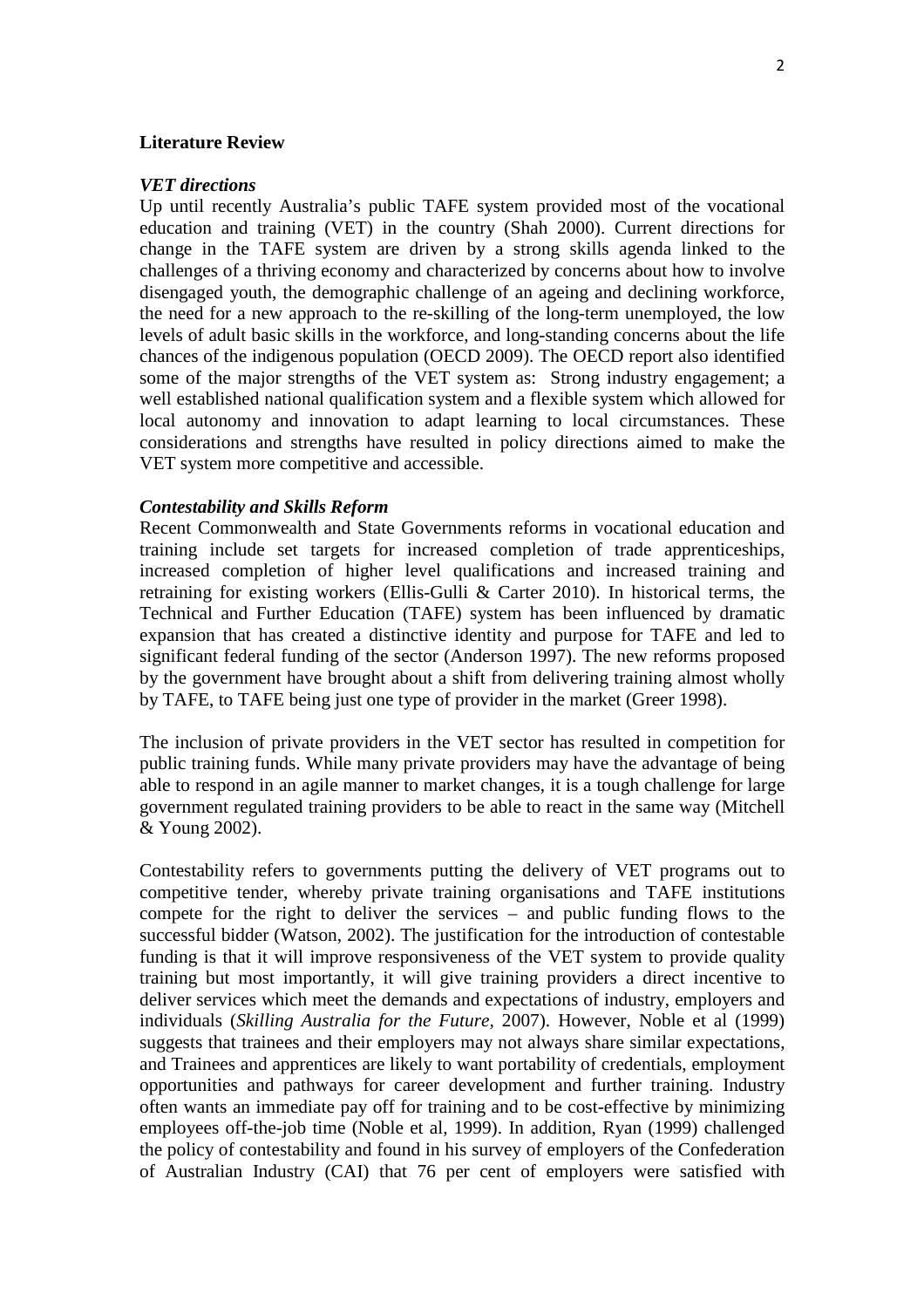students undertaking trade courses and there was scarcely any evidence of discontentment from the industry regarding the public training system. Forward (2008) argued that a shift to complete contestability and the implementation of competitive neutrality principles amounts to the dismantling of the public TAFE system. This will give rise to providers being forced into aberrant behaviours in the delivery of VET in order to manage competition for scarce government funds.

In a critique of a market-based approach for allocation of public resources, Wheelahan (2009) states that the Government has taken the focus away from the public/private distinction and is using contestability to create a market where public providers act like private providers. Watson (2002) pointed out that there has never been any strong evidence to support the policy for contestability in regards to improving 'responsiveness' of TAFE providers and argues that measuring the performance of a system in terms of efficiency alone is perilous unless measures of effectiveness are also taken into account.

*Skilling Australia for the future (2007)* presents contestability as a panacea for the problems which VET has been faced with and proposes that increased market competition will bring about better outcomes than centrally planned models and increase innovation and efficacy in the system. Gruen (2009, p.14) asserts that there are potential benefits from moving towards a more decentralised and competitive model of VET provision. However, to harness these benefits, he argues that: 'it is essential that "consumers"—most particularly students, but also to some extent employers—are well informed about the quality of VET services being offered.'

According to the OECD (2009), the Vocational Education Training system faces an ongoing struggle to strategically position itself and raise its status. Presently, vocational training sits as a bridge between secondary and higher education. The challenge for VET is 'how to increase its attractiveness to students, parents and employers so that VET is seen as a valid educational pathway in its own right'. Hatton & Sedgemore (1992) point out that the challenge of adopting a market based perspective in education lies in the shift from an approach based on promoting what teachers and institutes want to teach, to offering the learning which students and employers prefer. Conversely, Anderson (2009) counters that 'markets are not necessarily appropriate for all spheres of human activity, arguably least of all those involving the production of public goods'. Anderson draws on the crucial social role which VET has played in fostering key issues like community service obligations and social equity and states that in light of these, 'VET should not be reduced to an appendage of the economy and labour market'.

### *Change Management*

Change management is about modifying or transforming organisations in order to maintain or improve their effectiveness (Hayes 2007, p.30). In a review of effective strategy making and change management for high-performing VET organisations, Mitchell (2002), describes strategy as "making choices about what customers focus on, which products to offer, and which activities to perform. Strategy-making can identify external and internal factors impacting on the organisation, or by undertaking a SWOT (strengths, weaknesses, opportunities and threats) analysis of the organisation (Browne et al 1999). According to Megginson et al (1986), external forces impinging on an organisation may be technological, political, social or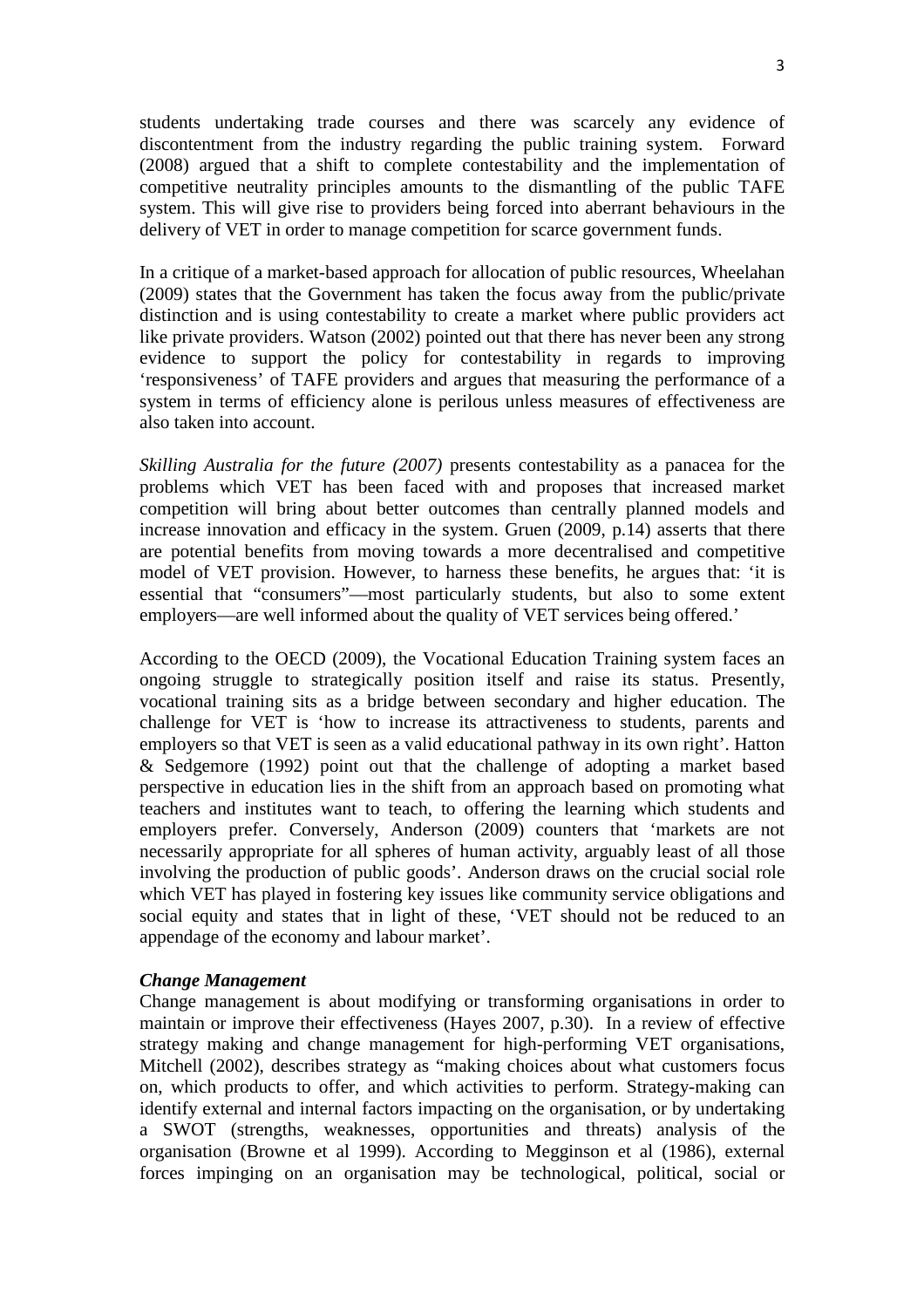economic while internal forces may be as a result of changes in policies, technology and objectives.

Taylor and Cooper (1988) state that to be successful, an organisation needs resourceful management that is able to deal with the forces of change. As Fullan (1992) affirms 'educational change is technically simple and socially complex'. Lumby (2000) believes that the challenge of leading people through a period of change requires both micro political and pedagogic skills.

Organisations should not expect to accomplish any meaningful change success unless those responsible for managing it have a full grasp of the various approaches on offer and can match them to their circumstances and preferences (Burnes 1996). The work of change in the education sector requires attention not just to resources, but to *resourcing*; the actions required are those of scanning the school and its environment for resources and matching them to existing needs (Fullan & Miles 1992).

In response to the challenges facing the VET sector, a number of institutions have adopted, or are about to adopt, *managerialism*, 'which is the application of private sector principles and practices to public service organizations'. According to Deem (2004), *managerialism* is 'a set of ideologies about organisational practices and values used to bring about radical shifts [change] in organisation, finances and cultures of public services such as local government, health and education. Deem argues that the adoption of *managerialism* has led to academic values being replaced with more managerial aims and objectives. According to By (2007) it is possible to facilitate successful organizational change, avoiding the major downsides of *managerialism,* by aligning co-ordination of individual, group, organizational, sector and societal interests on the basis of procedural justice (democratic decision-making) and distributive justice (equal rights and equality). By (2007) advocates the need for continuous change readiness in terms of an organisation's ability to develop and implement appropriate organisational changes by constantly adapting to environmental evolutions and/or organizational evolutions in either a reactive way or by initiating it' (Klarner et al. 2007).

# **Research Method**

Quantitative and qualitative data collection techniques were adopted for the project. Quantitative delivery data for the period 2005-2009 was retrieved from Business Objects, the Victoria University information management system for TAFE reporting. This data included student demographics, funding profile, enrolment data, delivery information and completion data across VET programs at Victoria University. In addition desktop analysis was conducted to research national VET delivery, industry data and government/market controls and factors.

|      | <b>Programs</b> | <b>Courses</b> | <b>Participants</b> | <b>Qualitative Methods</b> | <b>Quantitative Methods</b>                |
|------|-----------------|----------------|---------------------|----------------------------|--------------------------------------------|
| 2009 |                 |                |                     | Interviews, surveys        | Desktop analysis,                          |
| 2010 |                 | 44             |                     |                            | Student management<br>system data analysis |

# **Table 1. Research data summary**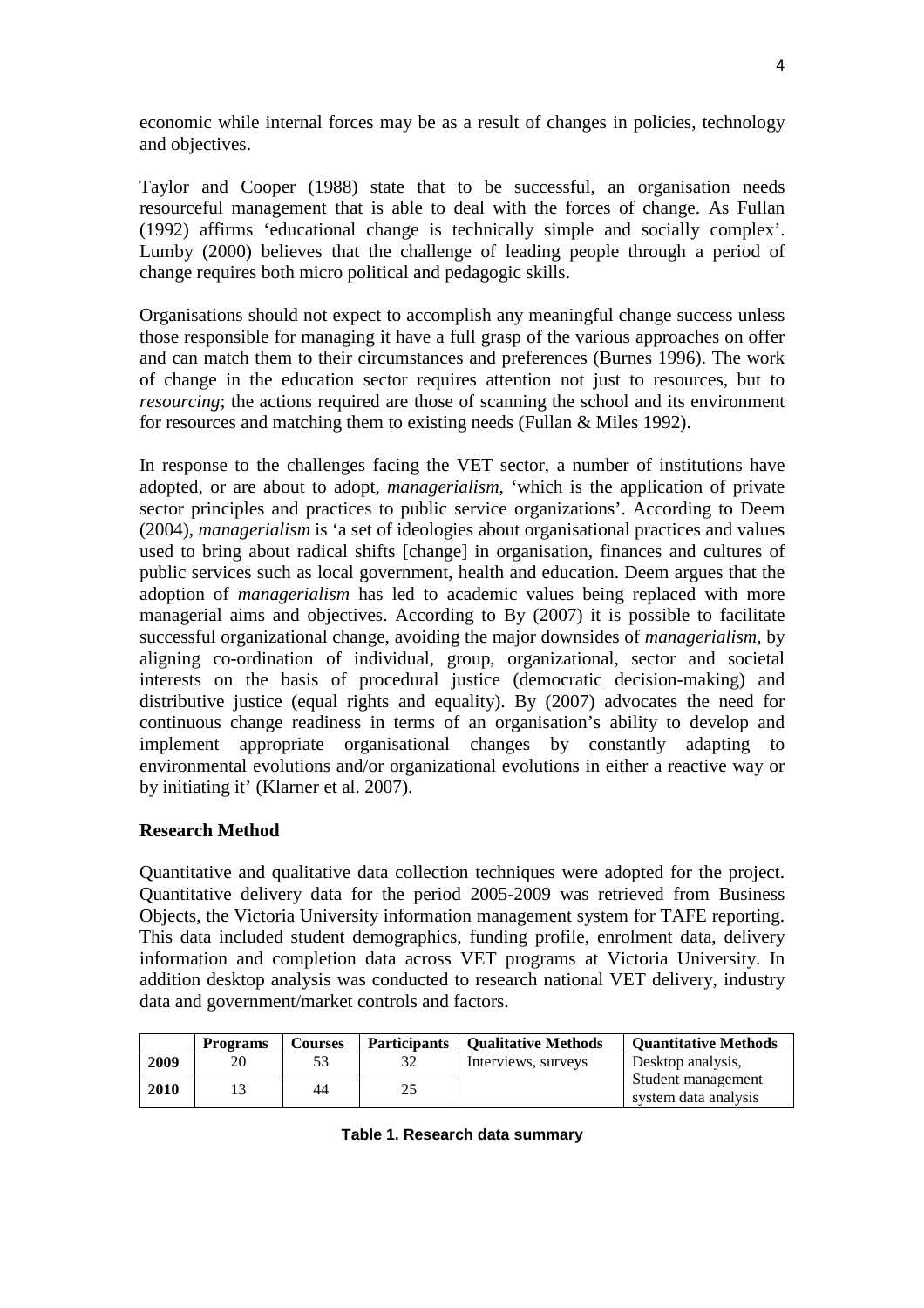Initial work on the demographic statistics and analysis was forwarded to Program Managers and Heads of School after an interview was scheduled. Qualitative data was then collected through semi structured interviews conducted with Program Managers, Course Coordinators and Heads of School. Discussed in the interviews was a review of the accuracy and interpretation of the demographic data and conversation around the topics covered by each of the tools.

Following the interviews, the Project Team completed reports incorporating information on the tools from the Program Managers and their research and interpretation. These were conveyed to the program area, with a request to check for accuracy and whether the conclusions were fair. Once the Program Manager was satisfied with the report it went to Heads of Schools and Associate Directors for approval.

Some months after the draft report was published participants were invited to provide feedback about the perceived usefulness of the VETMAP process and about the progress for implementing the recommendations made in the report.

# **Findings and discussion**

The research highlighted outstanding examples of innovative activity in VET but also revealed the need for improvement in the management, marketing or delivery of programs. The discussion will focus on the application of the tools and the feedback received from participants about the VETMAP project.

## *Student Management System Data Analysis*

The *Product Analysis Tool* sought to extract available information on student demographics and course performance including measures on:

- Enrolments
- Mode of study
- Location of delivery
- Module completion rates
- Withdrawals
- RPL usage
- Educational background
- Accelerated completions
- Hours delivered
- Age groups
- Funding source
- Course completion rates
- LOTE students
- Learning in the workplace
- Rates of competency not achieved

These were collected from VU's databases for each of the courses and organised to show trends over five years. The data was analysed and inferences drawn. The results of these analyses were discussed with Program Managers allowing for both a check on the data and a test on whether the inferences were valid. The tool also included practical suggestions about collecting and organising the data, and a guide for factors to be alert to in analysing the trends. Responses from participants indicated that the presentation format of the data allowed for insightful interpretation, much more so than data reports from existing information management systems. This was an important consideration in empowering teaching staff and managers to understand trends in data. The analyses of the trends elicited useful conversations and provided direct evidence of strengths and weaknesses.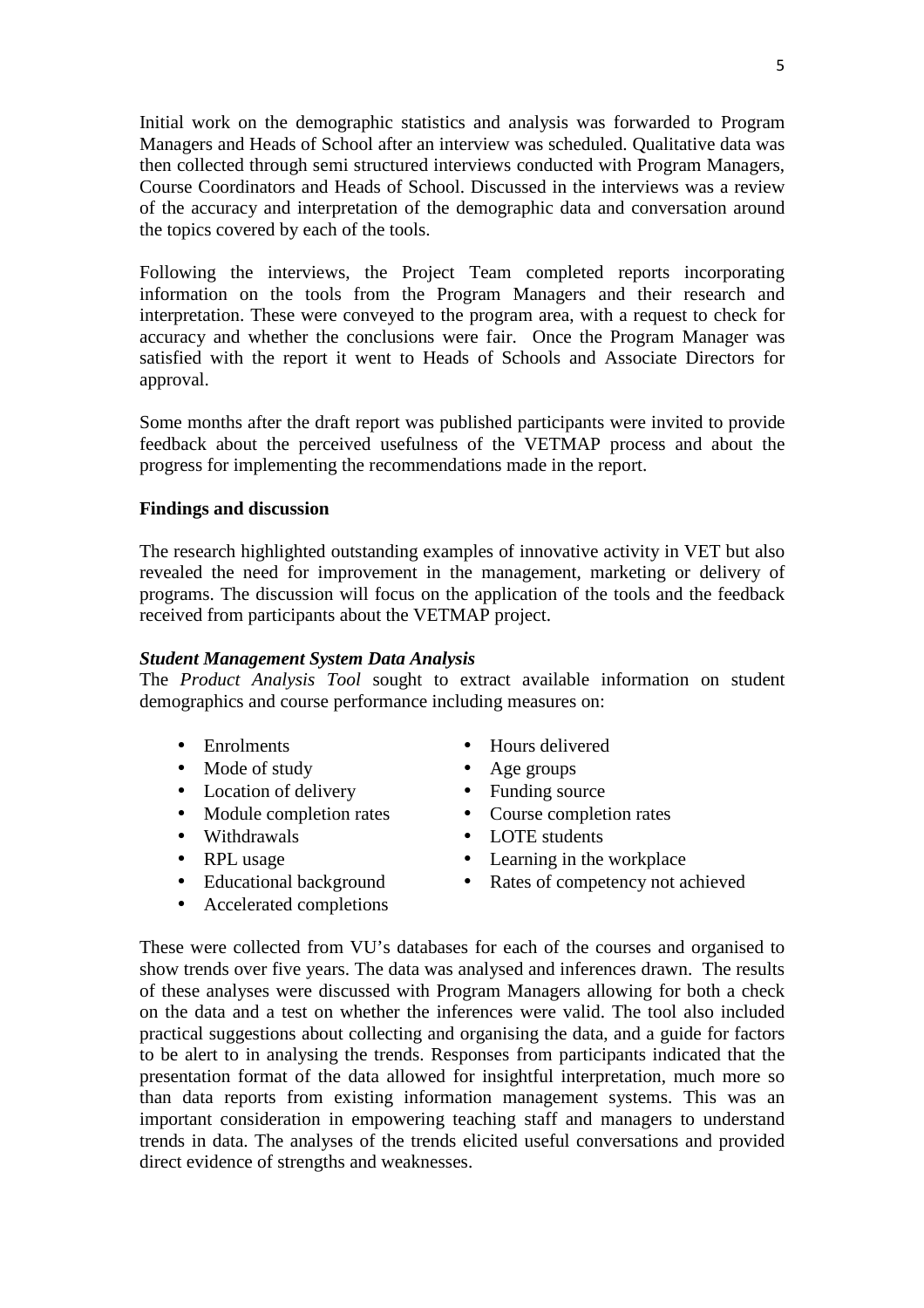Some of the issues raised included changes in course titling, and in some cases doubts about the equivalences of replacement programs. Accuracy of the data was also an issue, but usually this derived from definitional problems such as the duration threshold for a program to be classified as "full-time". Again due to definitional problems, it was not possible to get figures on learning in the workplace, or work experience. While information on course completions was an initial gap, this field was augmented during the life of the project – although definitional issues remain an obstacle to accurate interpretation. Productive meetings were held with the planners of a new student data system, with detailed suggestions provided on how the measures and their collection could be improved.

# *Analysis of the Student Experience*

This *Product Quality Analysis Tool* targeted information on student satisfaction with teaching, student satisfaction overall with their learning experience, industry satisfaction with graduates and students, and student destinations, including those who did not complete their studies. The tool included survey forms designed to supplement information sources and suggestions on how collecting the information may be approached. The focus on this area highlighted inadequacies with previous information gathering approaches and different data requirements for TAFE and Higher Education reporting. Virtually every program area had some formal process in place for student feedback on teaching, and were responding and acting on the information. However, there was insufficient evidence of a well organised and systematic sector wide approach.

A study and a new process for tracking internal student movements between the sectors was initiated during the life of the project, and provided information on the numbers taking pathways from vocational to higher education. The VETMAP project highlighted the benefits of having much improved processes especially for tracking student destinations and industry satisfaction. This is particularly pertinent in a contestable environment where evidence based claims are critical for effective marketing.

### *Industry and Market Analysis*

The purpose of the *Market for Skills Tool* was to explore pertinent aspects of the market place, especially as they may affect the market for skilled people in the industry sector or occupational category that the program addresses.

It covers some of the following factors:

- Number and types of employing organisations
- Modes of employment available
- Engagement of the workforce in training/PD
- Skills shortage indicators
- Rates of unemployment and under-employment
- Government regulation and government reports
- Numbers employed in specific roles
- Financial strength, viability and prospects
- Organisation of the workforce
- Workforce patterns (especially turnover)
- Indicators of qualitative underemployment
- Industry association information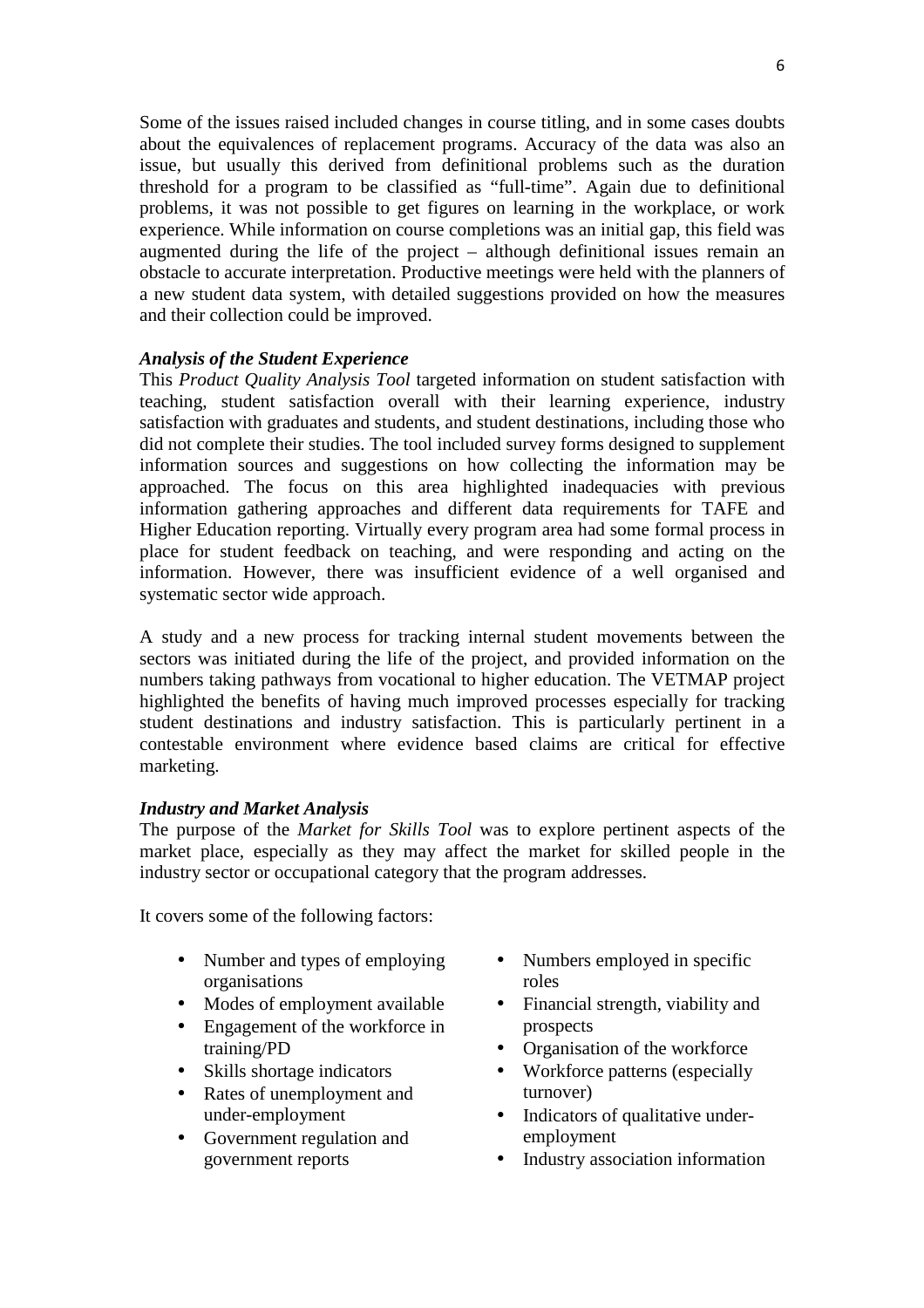Where the data was available these factors were tracked over time to indicate trends. The tool also explores issues of definition and the range of potential available sources of useful information. In all program areas it was possible to generate some useful, directly relevant information. In some cases, trends and events could be discerned that definitely indicated a new or a significantly changed demand for training services.

The closer the match of the data to the occupational categories addressed by the course, the more directly relevant the statistical information was. In most cases it was possible to find some directly applicable information available from public sources such as the ABS (Australian Bureau of Statistics), other Government websites and government reports on industry. Industry associations and research bodies also proved to be very good sources.

The information generally was more valuable than that supplied by Industry Training Advisory bodies or the economic contractors used by them (such as Access Economics). In general their material is too aggregated to be meaningful at the course level, and provides very little useful information for the purpose of program planning. The precise definition of industry sector and occupational category sometimes made the task of finding directly comparable information difficult, and in some cases, it was not possible to get breakdowns in meaningful ways. Program areas generally perceived the value of analysing their market, and especially being engaged with companies and industry associations that are influential in their field.

### *Analysis of Student Perception and Decision*

The *Market for Students Tool* explores ideas about how intending students make vocational and institutional choices. Inferences about the market for students can be drawn from accessible sources such as VCAT preferences and by looking at the ratios of inquiries, to applicants and to actual commencements. By examining indicators like the age groups of students over time and the usage of RPL, information can be obtained on trends in the market for students. The tool also analysed the market for existing workers and international students, and provides information sources and suggestions on approaches that may be productive in attracting new students from these sources.

The market for students tool principally served to alert program teams to the prospects that exist and some of the strategies for attracting students from new markets. As a direct result, most program areas have resolved to expand their use of RPL and make their programs accessible to a more mature audience, thereby appealing to the existing worker market.

## *Analysing the Contestable Market*

The *Competitor Analysis Tool* sought initially to identify which organisations are the direct competitors in the training market, and the contestable funding arena in particular. It examines the types of information that should be sought to gain insight into distinctive strategies competitors adopt to attract students and other clients. The tool also explores ways of gathering this information from published sources.

Information that provided intelligence about what other organisations are doing to attract students, how they market themselves and the characteristics of their program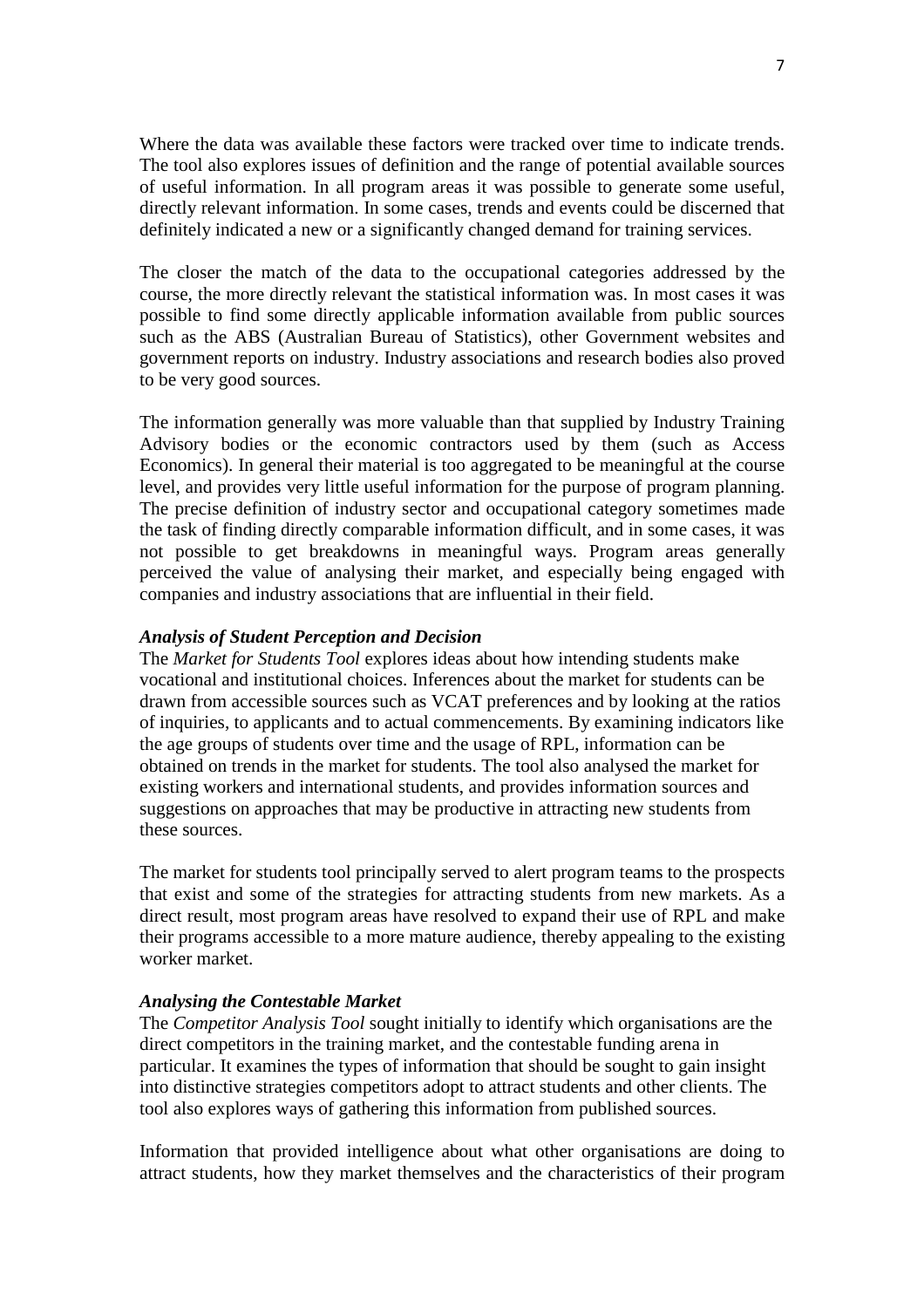offerings was highly valued by Program teams. With the contestable arrangements for funding, serious threats were emerging in many programs. In order to respond and position themselves appropriately in the market, program teams need to know more about their competitor's practices. This need not be done in a covert manner. It can be achieved through networks, through exchanges around the moderation of learning and assessment practices and via direct benchmarking. Here the dictates of competitive tendering and collaborative educational improvement could come into conflict, but the potential for learning needs to be tested.

# **Conclusion**

The VETMAP research project evaluated the performance of vocational education programs at AQF levels 4, 5 and 6 at Victoria University. The key findings of the research provided an evidence base for decision making about the future of course provision. The specific detail of research findings was different for each of the 33 Program Areas and has been used to improve management, marketing and delivery of courses. Integrating external factors into an evaluative process added value and perspective. Information about the markets for skills and new demands for occupational categories indicated a significantly changed demand for training services in many program areas. Focus on the market for students clarified how programs can be organised to cater for new markets. Information about VU's competitors has shone a light on what they do well and what aspects are successful in the contestable market.

Encouraging a cultural shift to increase awareness of external factors and adopt a market driven approach is a difficult task in educational settings where priorities are embedded in pedagogical outcomes. However the research project was well received by participants because the impact of contestability on enrolments was already evident in the public VET sector and the output reports containing information and recommendations were addressing the consequences of policy changes. In addition the research was conducted as a collaborative exercise, and offered direction and guidance in sourcing, collecting and analysing data.

Exchanges over the accuracy of data demonstrated the continuing need to check for accuracy and ensuring that the definitions in use are resulting in meaningful distinctions. Inferences drawn from the data likewise have to be tested and scrutinised. The ways that data was presented through the application of the tools has been accepted as more informative and easier to interpret than reports from existing information management systems.

The gathering of market and competitor information has presented challenges and raised further issues unique to each industry sector and occupational category. In each program area, there is a perceived lack of available time and resources to undertake data collection and analysis, and in many areas there is a lack of research and analytical skills to further explore the potential of the VETMAP process or to grasp opportunities and implement many of the recommendations of the program area reports.

Feedback on what has been achieved so far is cautiously positive about some recommendations being implemented. There is also a level of frustration from program teams about what still needs to be addressed. Feedback on the process was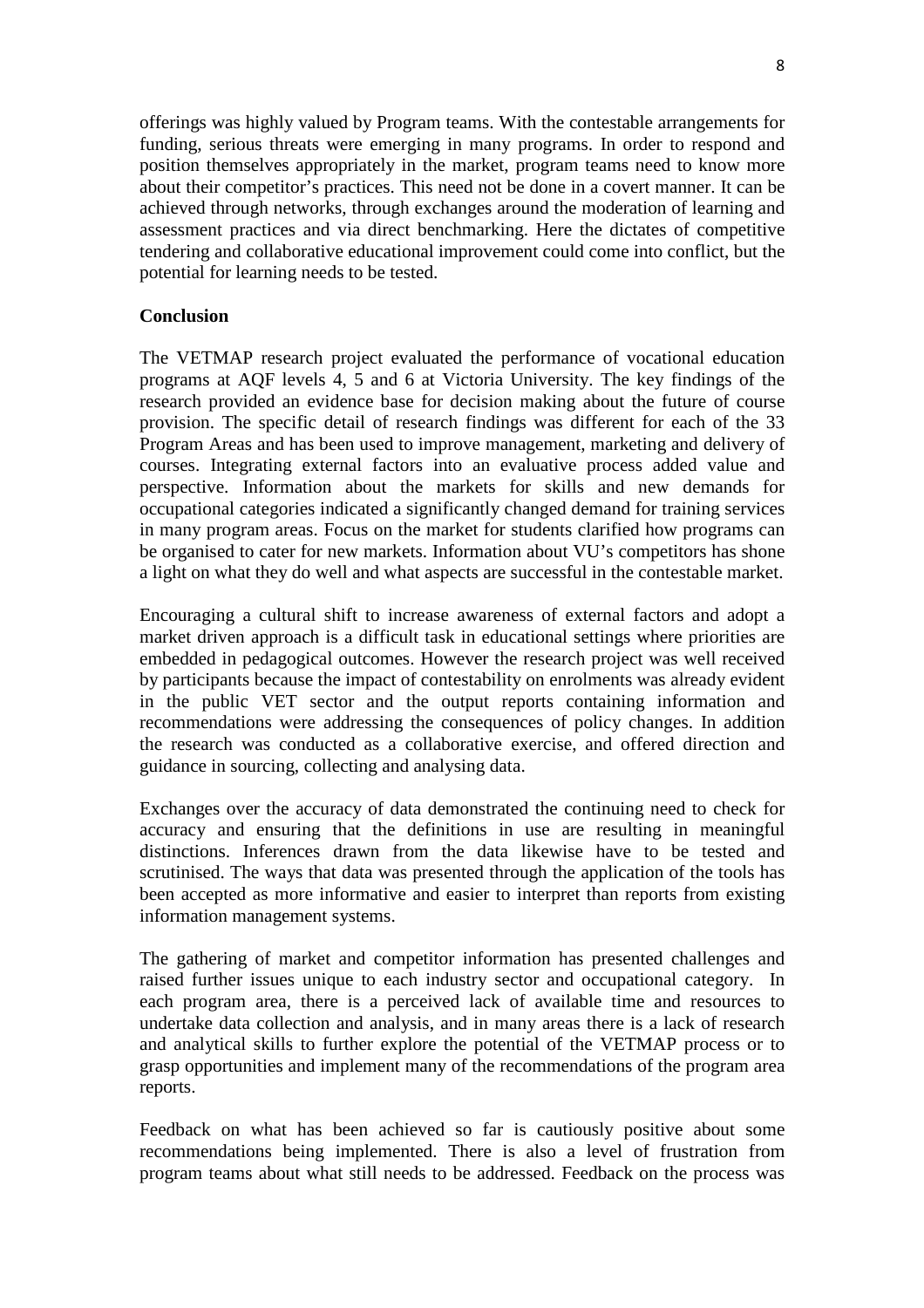positive about the opportunity to participate and to evaluate programs, and aspects of the information provided. However, there was some feedback that the process had under-delivered on support for new programs and, in a few cases, only documented information which was already realised as part of the working knowledge of the program team.

## **Acknowledgements**

Thanks to Anne Jones for sponsoring the VETMAP research project and roll-out. Thanks to Berwyn Clayton for initiating the project and her role in oversight. Many people at Victoria University contributed their time and effort in support – especially the members of the Reference Group, the Heads of Schools and all of those who helped with statistics and problem solving. This project could not have functioned without the active cooperation of the Program Managers and their contribution to the reports is gratefully acknowledged.

# **References**

Anderson, D. (1997) Review of Melbourne TAFE's Institutional Amalgamations in Post-Secondary Education and training: Paper 7, Ministerial review of the Technical and Further Education in the Melbourne Metropolitan area.

Anderson, D. (2009) 'Long live the Market!' The Australian TAFE Teacher

Australian Labor Party (2007b) Skilling Australia for the Future (Policy Document) (Canberra, ALP).

Browne, M., Banerjee, B., Fulop, L. & Linstead, S. (1999) 'Managing Strategically', in Fulop, L. & Linstead, S. Management: A Critical Text. Macmillan. Hong Kong, p. 407

Burnes, B. (1996) Managing Change; A Strategic Approach to Organisational Dynamics. Pitman Publishing

By, R. (2007) 'Ready or not.' Journal of Change Management, 7(1), pp. 3–11.

Deem, R. (2004) 'The knowledge worker, the manager-academic and the contemporary UK University: new and old forms of public management?' Financial Accountability & Management, 20(2), pp. 107–128.

Ellis-Gulli, C. & Carter, C. (2010) 'Moving and shaking: managing a large VET college through uncertain times'  $13<sup>th</sup>$  annual Australian VET Research Association (AVETRA) Conference, Surfers Paradise, Qld

Forward, P. (2008) 'Behind Closed Door', The Australian TAFE teacher, viewed December 7, 2010, http://www.aeufederal.org.au/Publications/TATT/Win08p5-7.pdf

Fullan, M. (1992) 'Causes/processes of implementation and continuation', in Bennet, N, Crawford, M & Riches, C (Eds), Managing change in Education, Paul Chapman, London.

Fullan, M & Miles, M (1992) 'Getting Reform Right: What Works and What Doesn't', Phi Delta Kappan, vol. 73, pp. 745-752.